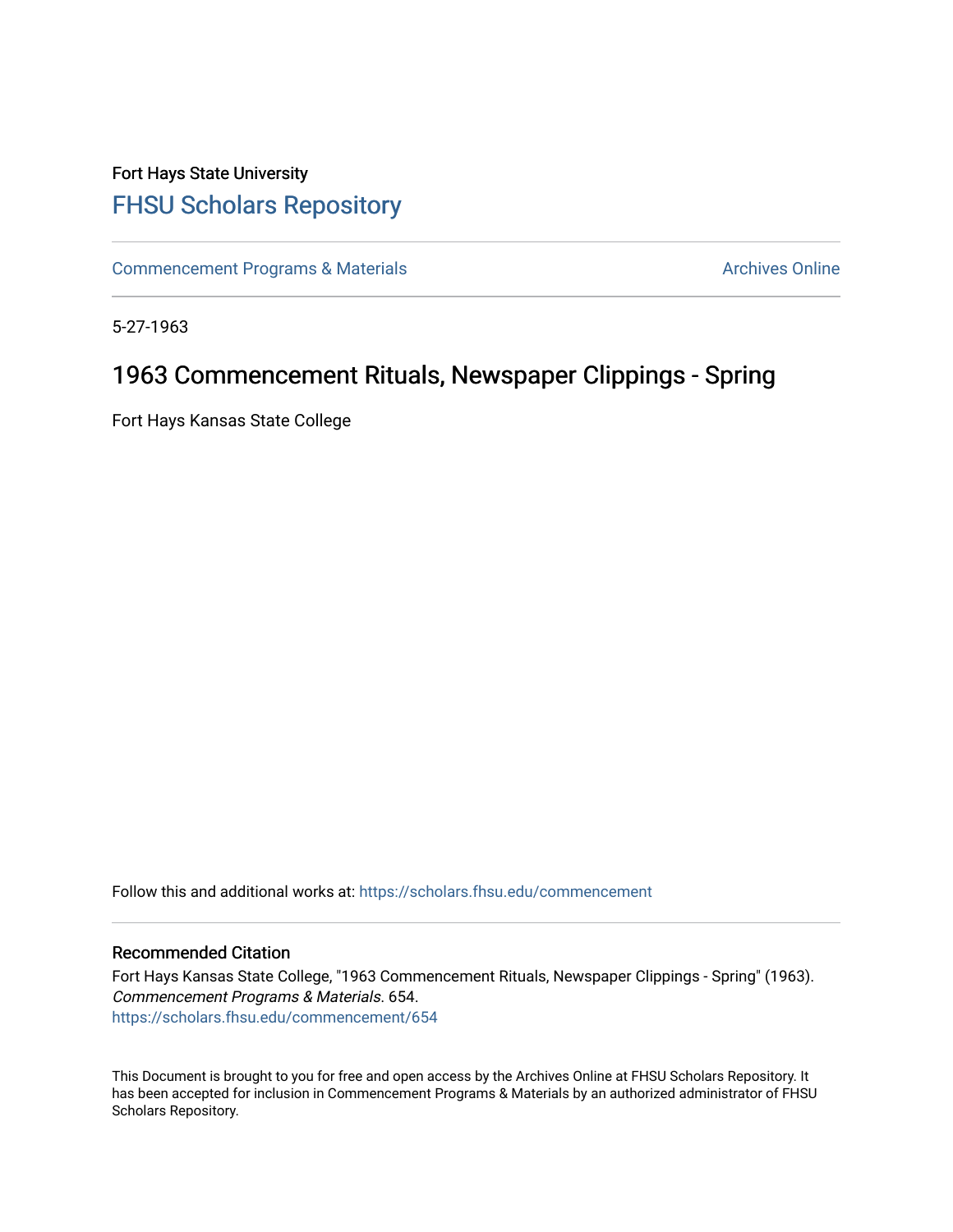### **PAGE THREE**

## Teaching Field Attracts Many Fort Hays Staters

Mid-year teaching vacancies.Center: Sharon Williams, Plainin Western and Central Kansas ville, kindergarten, Stockton; Norschools are attracting many Janu- ma Eldridge, Lenora, sixth grade. ary graduates of Fort Hays State Goodland: Carlyle Sivesind, Hays. College.

teaching careers, four others are social sciences. Dighton.  $[entering$  non-teaching positions and Those entering non-teaching

towns, subject field and community ('an, Grace Hospital in Hutchinson; in which they will teach include: John M. Stull, Brownell, chemist, Earl Blauer Jr., Phillipsburg, Dowell, Inc., of Tulsa; Virginia music, Palco; Phillip Curtis, St. Mathews Tribune, reporter, Good-John, speech correction, Larned; land Daily News and Sherman Isabel Edwards Goodland, elemen- County Herald; and Hugo Huslig, tary education. Ruleton: Carla Great Bend. Internal Revenue Rodeman, Ness City, speech correc-Service agent. Des Moines. tion, Leoti; Reva Rodeman, Ness Two other mid-year graduates, City, vocal music, Hill City; Roger Michael Bula of Hays and Jay D. Steinert, Russell, fifth grade, Forsyth of Liberal, will attend Colby; Mrs. Marclyn Stephenson graduate schools. Bula will work Bangle, Clayton, third grade, St. on a master's degree in physical George; Joyce Philip, Brownell, (ducation at the University of Kanfirst grade, Ness City; Rebecca sas and Forsyth will take ad-Steckman, Macksville, elementary vanced study in economics at clucation, California; Derryl Franz, Oklahoma State University, Still-Rozel, English and speech, Smith water.

industrial arts Milwaukee. Wis.: Of 21 seniors who have reported Shirley Churchill, Goodland, kintheir plans to the college place-*tergarten*, Hays; and Gary Kraisinment office, 15 are embarking on ger, Great Bend, mathematics and

two have plans for graduate work. fields include: Myron Hermes. The new teachers, their home Hutchinson, chief medical techni-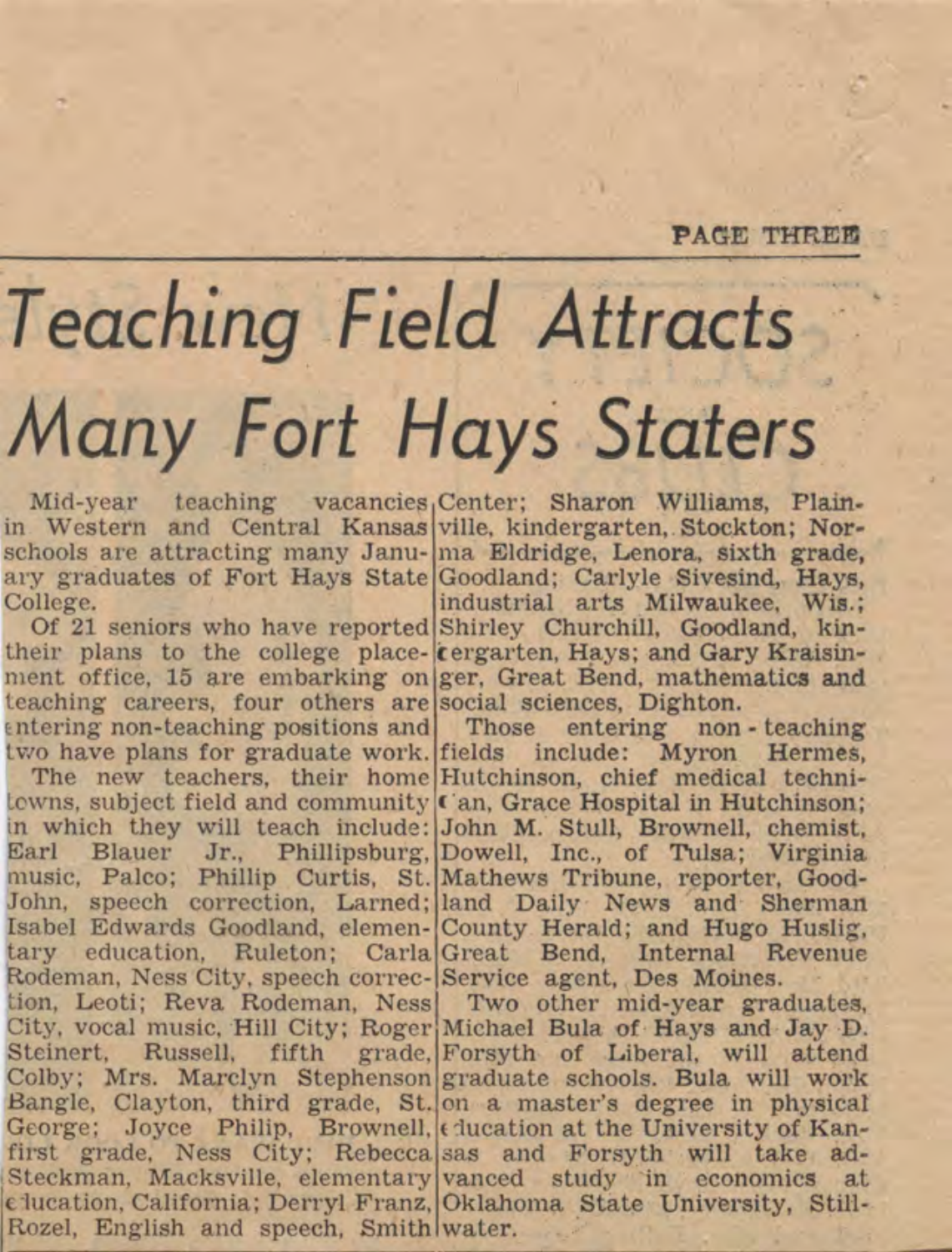# **64 Public School Teachers Leaving**

Sixty-four Salina public school ting another auto mechanics achers have resigned or will re-teacher and he was asked to ree effective at the end of school turn for a year. is spring. These teachers are resigning:

W. M. Ostenberg, superintend-<br>
W. M. Ostenberg, superintend-<br>
Morma Boyd, Mrs. Laura Bressler, and the number Diane Browning, Natalie Clavey, Ron-<br>
about 16 percent of the total and Dahlsten, Mrs. Charles Doyle,<br>
blic scho

about 16 percent of the total and Mars. Margaret Fritz, Marvin Friesen,<br>blic school faculty.<br>
He said it is probably the standard Mars. Margaret Fritz, Marvin Friesen,<br>
He said it is probably the standard, William Lewis, "Also," he said, "the large num- en Morgenstern, Mrs. Linda Orr, Mrs.<br>
ar seems to be due in part to Carol Perry, Mrs. Namey Peters,<br>
are seems identified movement at Schil- Mrs. Cessie Sanchez, Mrs. Earbara<br>
any Mire For

any WIVes of antes trackers are next year:<br>
tiring, and 21 secondary school Secondary<br>
Secondary<br>
achers and 40 elementary school Republic: Judith Ann Crawford Valuey<br>
achers are resigning.<br>
The resigning. This is Lance E. The resignations and redire levels: Gary L. Metander, Assumeria;<br>
The resignations and redire large Moveme Kansas clty, Mo.<br>
2011 of Education at its meeting thermes L. MateNokeed Clty, No.<br>
2013 or the board of Education Reed, it was noted by the board, Protection; Janue Swanson, 216 S. 8th;<br>retiring for the second year in S. Cola R. Swenson, 216 S. 8th;<br>retiring for the second year in S. Taylor. Cheney; Mrs. Bandra<br>row. He had retired las